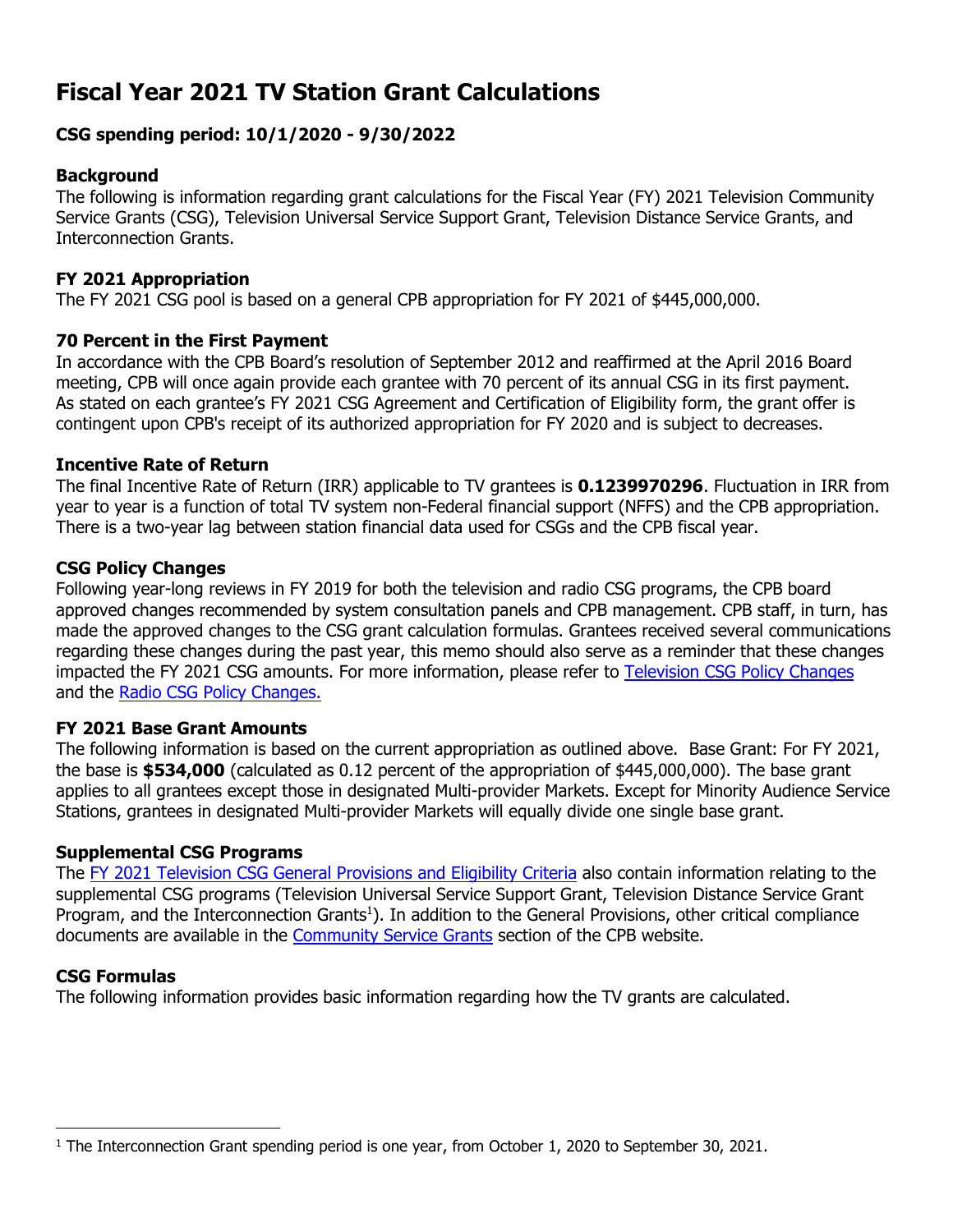| <b>CSG</b><br><b>Interconnection</b><br><b>Grant</b><br><b>Distance</b> | Grantee's FY 2019<br><b>NFFS</b><br><b>Grantee's Final CSG</b>                                                                                                                                                                                                                                                                                                                                                                                                  | X IRR of 0.1239970296<br>IRR is applied to each<br>dollar of a grantee's NFFS<br>up to \$3 million, to 92.5%<br>of NFFS over \$3 million<br>but less than \$20 million,<br>and to 95% of NFFS over<br>$$20$ million. <sup>2</sup><br>/ Total CSGs Awarded<br>The grant amount will be calculated based on a percentage of the |                         | + Base Grant<br>(or portion of shared<br>base grant for<br>grantees in a Multi-<br>provider Market)<br><b>X</b> Interconnection<br>Pool (\$4,000,000) |  |
|-------------------------------------------------------------------------|-----------------------------------------------------------------------------------------------------------------------------------------------------------------------------------------------------------------------------------------------------------------------------------------------------------------------------------------------------------------------------------------------------------------------------------------------------------------|-------------------------------------------------------------------------------------------------------------------------------------------------------------------------------------------------------------------------------------------------------------------------------------------------------------------------------|-------------------------|-------------------------------------------------------------------------------------------------------------------------------------------------------|--|
| <b>Service Grant</b><br>(DSG)                                           | standard amount for a TV CSG base grant, with grantees operating a<br>larger number of transmitters receiving a larger grant up to a maximum<br>grant equal to 80 percent for those stations operating 12 or more<br>transmitters.<br><b>TV DSG PROGRAM</b>                                                                                                                                                                                                     |                                                                                                                                                                                                                                                                                                                               |                         |                                                                                                                                                       |  |
|                                                                         |                                                                                                                                                                                                                                                                                                                                                                                                                                                                 | #                                                                                                                                                                                                                                                                                                                             |                         |                                                                                                                                                       |  |
|                                                                         |                                                                                                                                                                                                                                                                                                                                                                                                                                                                 | of Digital                                                                                                                                                                                                                                                                                                                    | $\frac{0}{0}$<br>of CSG |                                                                                                                                                       |  |
|                                                                         |                                                                                                                                                                                                                                                                                                                                                                                                                                                                 | <b>Transmitters</b>                                                                                                                                                                                                                                                                                                           | <b>Base</b>             |                                                                                                                                                       |  |
|                                                                         |                                                                                                                                                                                                                                                                                                                                                                                                                                                                 | 3                                                                                                                                                                                                                                                                                                                             | 5%                      |                                                                                                                                                       |  |
|                                                                         |                                                                                                                                                                                                                                                                                                                                                                                                                                                                 | 4                                                                                                                                                                                                                                                                                                                             | 7.5%                    |                                                                                                                                                       |  |
|                                                                         |                                                                                                                                                                                                                                                                                                                                                                                                                                                                 | 5                                                                                                                                                                                                                                                                                                                             | 10%                     |                                                                                                                                                       |  |
|                                                                         |                                                                                                                                                                                                                                                                                                                                                                                                                                                                 | 6                                                                                                                                                                                                                                                                                                                             | 20%                     |                                                                                                                                                       |  |
|                                                                         |                                                                                                                                                                                                                                                                                                                                                                                                                                                                 | $\overline{7}$                                                                                                                                                                                                                                                                                                                | 30%                     |                                                                                                                                                       |  |
|                                                                         |                                                                                                                                                                                                                                                                                                                                                                                                                                                                 | 8                                                                                                                                                                                                                                                                                                                             | 40%                     |                                                                                                                                                       |  |
|                                                                         |                                                                                                                                                                                                                                                                                                                                                                                                                                                                 | 9                                                                                                                                                                                                                                                                                                                             | 50%                     |                                                                                                                                                       |  |
|                                                                         |                                                                                                                                                                                                                                                                                                                                                                                                                                                                 | 10                                                                                                                                                                                                                                                                                                                            | 60%                     |                                                                                                                                                       |  |
|                                                                         |                                                                                                                                                                                                                                                                                                                                                                                                                                                                 | 11                                                                                                                                                                                                                                                                                                                            | 70%                     |                                                                                                                                                       |  |
|                                                                         |                                                                                                                                                                                                                                                                                                                                                                                                                                                                 | 12 or more                                                                                                                                                                                                                                                                                                                    | 80%                     |                                                                                                                                                       |  |
|                                                                         |                                                                                                                                                                                                                                                                                                                                                                                                                                                                 |                                                                                                                                                                                                                                                                                                                               |                         |                                                                                                                                                       |  |
|                                                                         | The pool for the USSG is 2% of the CPB appropriation or \$8.9M - with                                                                                                                                                                                                                                                                                                                                                                                           |                                                                                                                                                                                                                                                                                                                               |                         |                                                                                                                                                       |  |
| <b>Universal</b><br><b>Service Support</b>                              | 75% of that earmarked for the rural pool and 25% for the small unique                                                                                                                                                                                                                                                                                                                                                                                           |                                                                                                                                                                                                                                                                                                                               |                         |                                                                                                                                                       |  |
| Grant (USSG)                                                            | urban pool.                                                                                                                                                                                                                                                                                                                                                                                                                                                     |                                                                                                                                                                                                                                                                                                                               |                         |                                                                                                                                                       |  |
|                                                                         | The USSG is comprised of two components: 1) a rural grant, in which a<br>station will receive additional grant support in proportion to the<br>percentage of audience it serves that is rural as determined by US<br>Census data; and 2) a small market grant, in which stations whose total<br>non-duplicated and non-rural population served is less than one million<br>will receive additional grant support proportional to the size of its<br>population. |                                                                                                                                                                                                                                                                                                                               |                         |                                                                                                                                                       |  |

<sup>2</sup> An additional mechanism ensures that the largest stations do not receive a disproportionate share of the incentive grant funds if their NFFS growth exceeds the system's average annual increase.